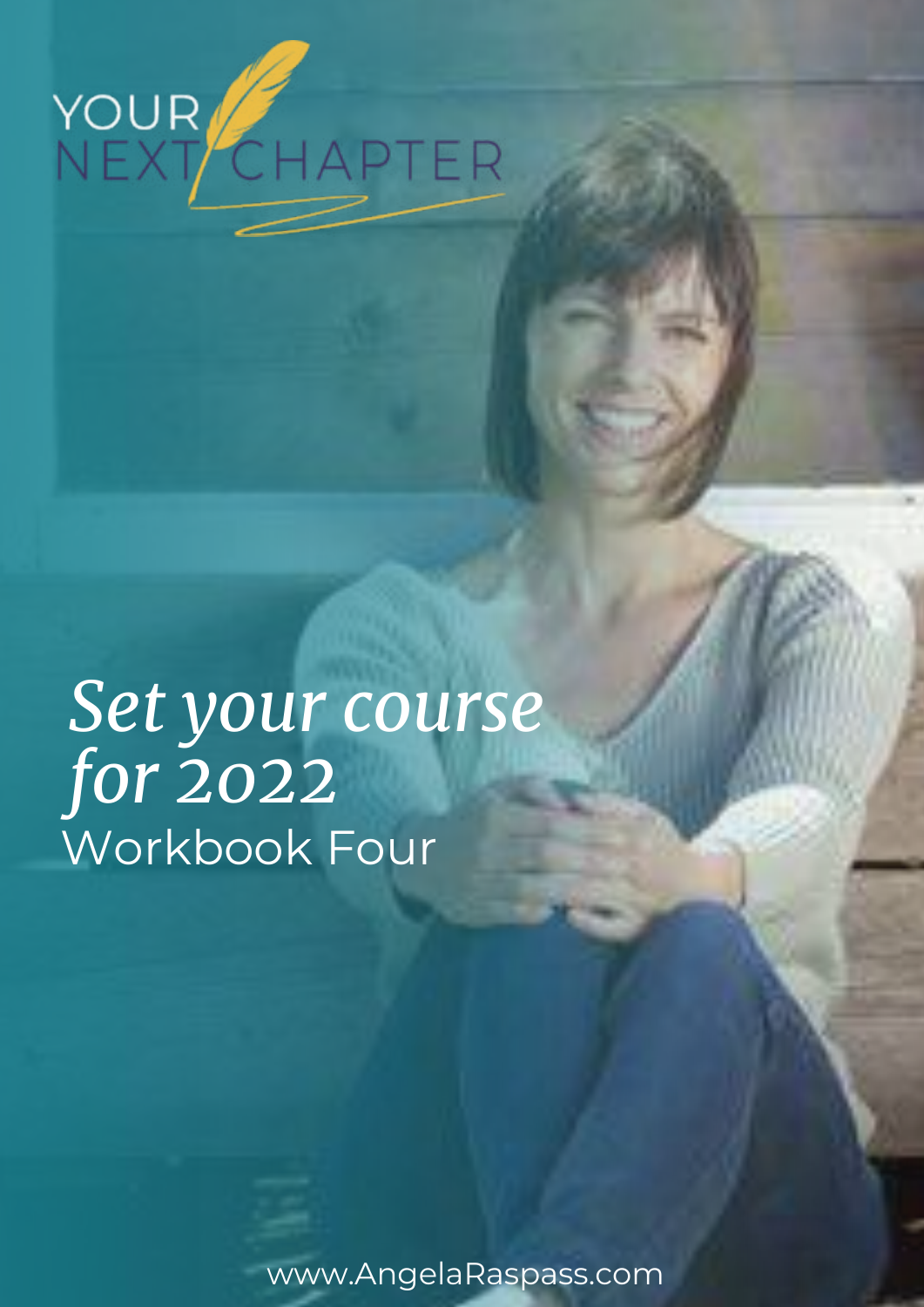## Set your course for 2022

Never underestimate the power of goals and accountability In the classic Harvard Study of 1979

- 3% of students had written goals and plans
- **13% had goals but not in writing**
- 84% had no clear goals at all

10 years later, the 13% who had goals were earning x2 the amount of those who had no goals

The 3% who had written goals were earning 10x as much as the other 97% of the class!

## Turning Goals into Action with Planning

I believe there are 4 stages for effective planning – I call this the Cascade Effect:

- Create the Big Picture the landscape of your business year 1.
- 2. Extract and define your Core Goals
- Identify the key strategies and tactics for implementation  $\overline{3}$ .
- 4. Map out your one page "Year at a glance" Snapshot

## STEP 1. *Create the Big Picture - Define the Landscape of Your Next Chapter*

When you're considering goals for a new year, I recommend starting from a High Level Perspective. Begin with the big, broad, brush strokes that will colour and energise 2022 for you

I call this defining the Business Landscape, developing an expansive vision for the year ahead, seen from where you stand today. It paints the picture for focus, action and progress but is roomy enough for change in response to results.

So in this final week of this Review and Renew experience, I want you to develop your own Business Landscape – your Vision for 2022 as you focus on the big picture you'll create. Pause and ask yourself, what's most important to you?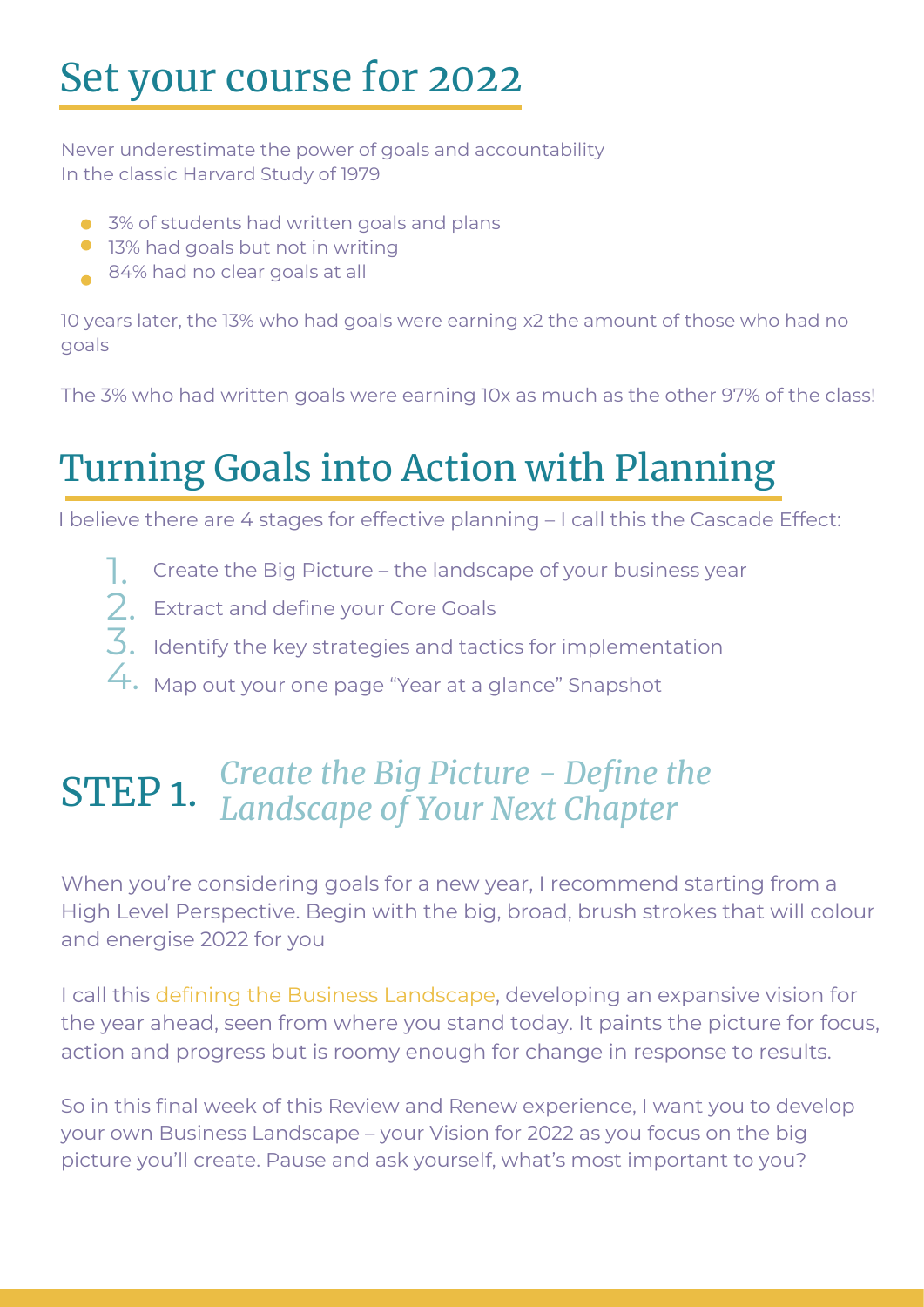This may encompass what you want to:

- Create
- Feel
- Achieve
- **Experience**
- **•** Deliver
- Change

## Example: Snippets of my own Business Landscape for 2022

- $\sqrt{ }$  I will focus on supporting the success of entrepreneurial female founders, leaders and coaches running consultancies, agencies & practices.
- V I will continue Next Chapter Masterminds, strategy sessions, VIP days & Business Retreats under the Your Next Chapter brand.
- I will introduce workshops and the Rise Program for individuals and organisations in the Centre for Self-Worth.
- $\checkmark$  I will involve co-presenters and guest bloggers in the Centre for Self-Worth.
- $\checkmark$  I will create content and seek speaking and PR opportunities for the Centre for Self-Worth as we expand its core to encompass neuroscience, positivepsychology, ACT, coaching and events.
- $\checkmark$  I will further the visibility of my book through my partnership with John Reed Distributors.
- $\sqrt{ }$  I will produce the Your Next Chapter Podcast in seasons.

### Now it's your turn – jot down your "big picture intentions for 2022.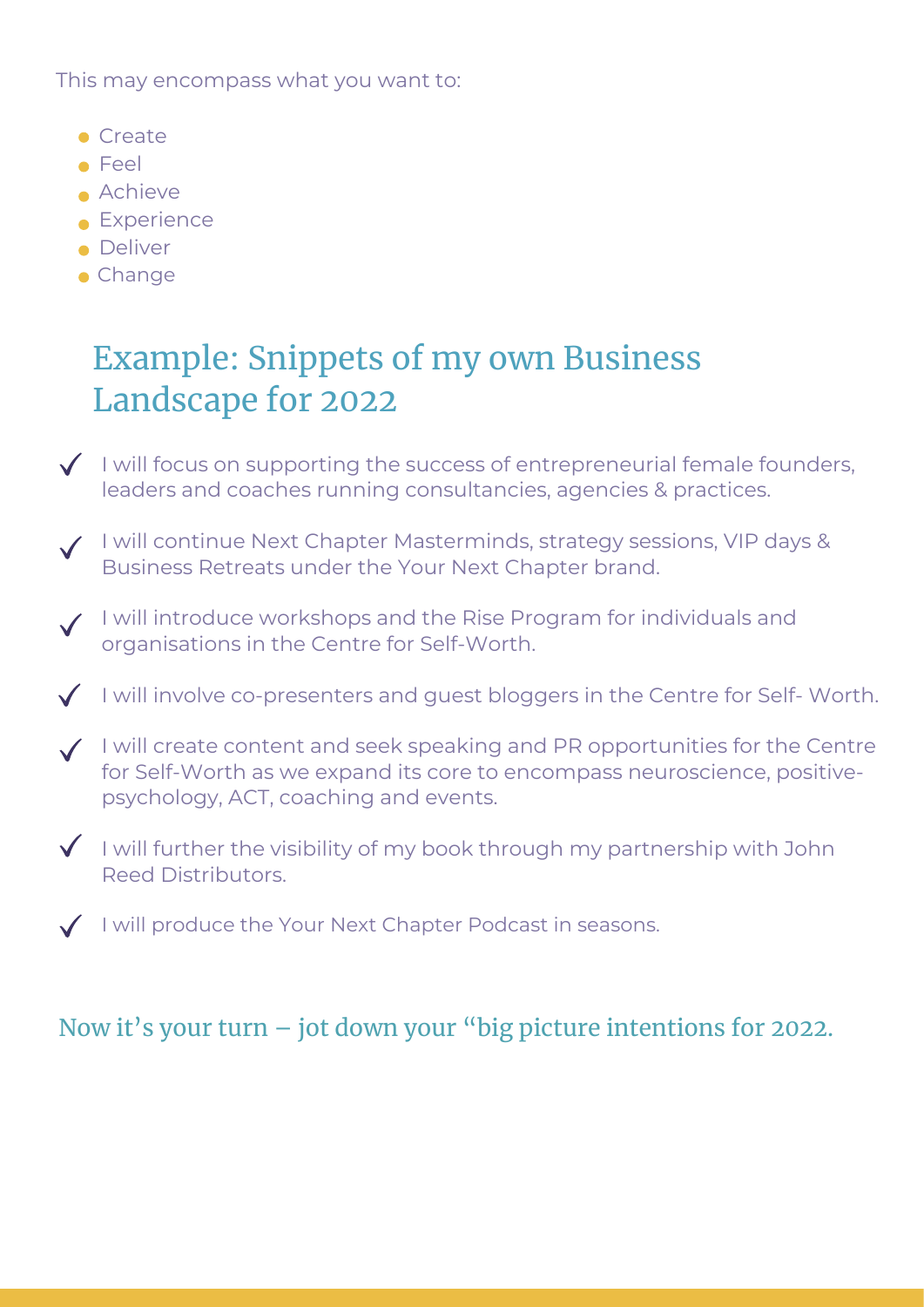## My 2022 Business Landscape

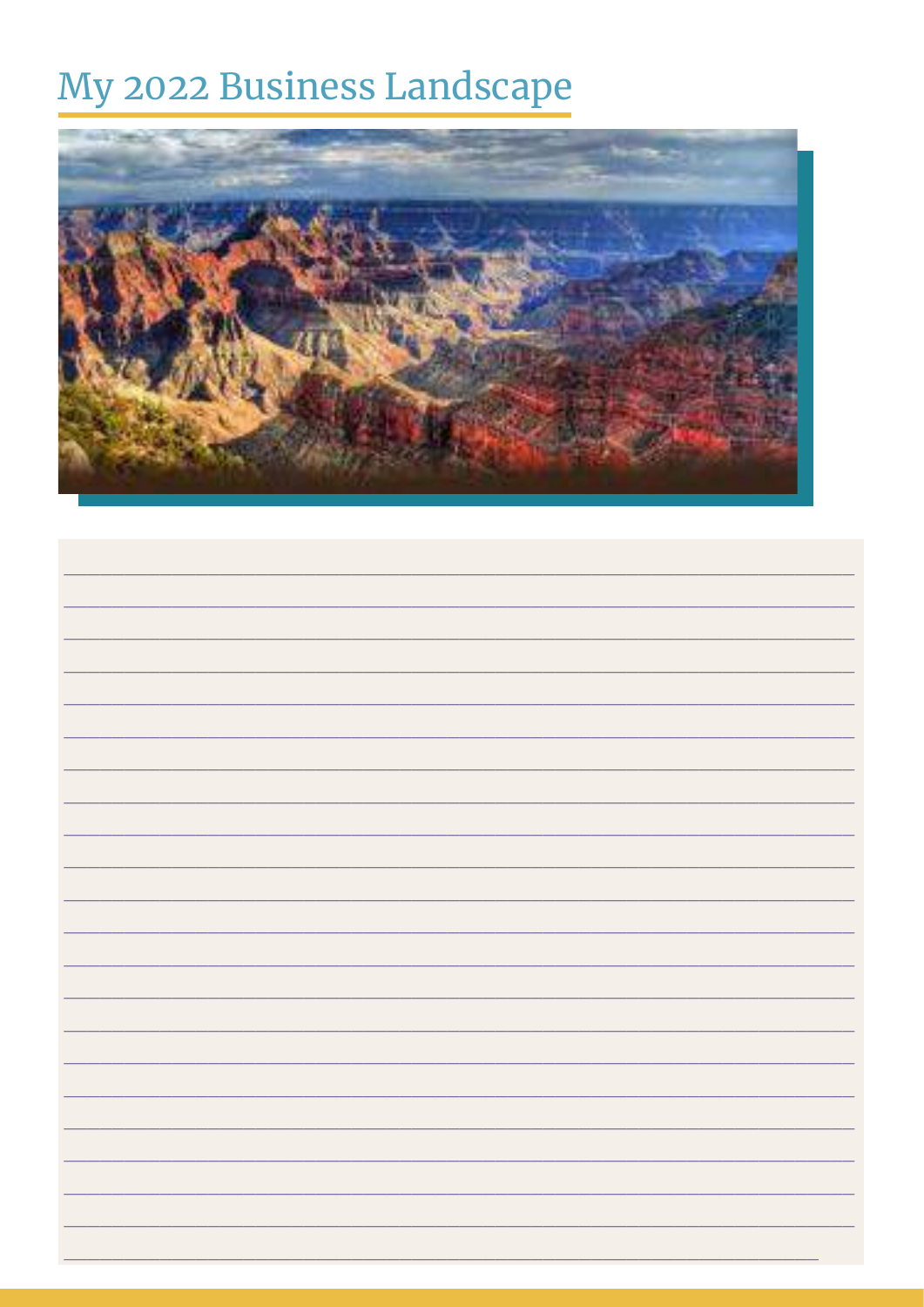## *Pause and Check in*

#### How does what you've captured at this stage feel?

I'm looking for expansive and exciting with a frisson of tension and challenge so you are stretched and committed to growth (which of course, can be deeper, not just broader)

## STEPS 2 & 3.

## *Extract and define your Core Goals & Identify the key strategies and tactics for implementation*

Looking at your Business landscape, now you need to extract the core measurable goals (Trifecta wherever possible  $\bigcirc$ ) you will then underpin with key strategies and then tactics.

There is an example below for you.

Core Goal: To facilitate an independent Business Retreat in April with 6 participants

Timing: Retreat One - Quarter 1 – April 2022,

#### Strategies:

- Direct Approach: to pre-interested clients
- · Social Proof: sharing testimonials, feedback and videos
- · Invitation: Via my newsletters
- · Advertising: Facebook

#### **Tactics**

- Confirm 1st 1/4 date and book venue
- Update Web page
- Compile list of warm prospects
- Gather social proof and prepare publishing schedule
- · Write newsletter copy
- Develop and book ad campaign, create artwork

*Your core goals are then transferred into a Snapshot Plan so you have your "year at a glance".*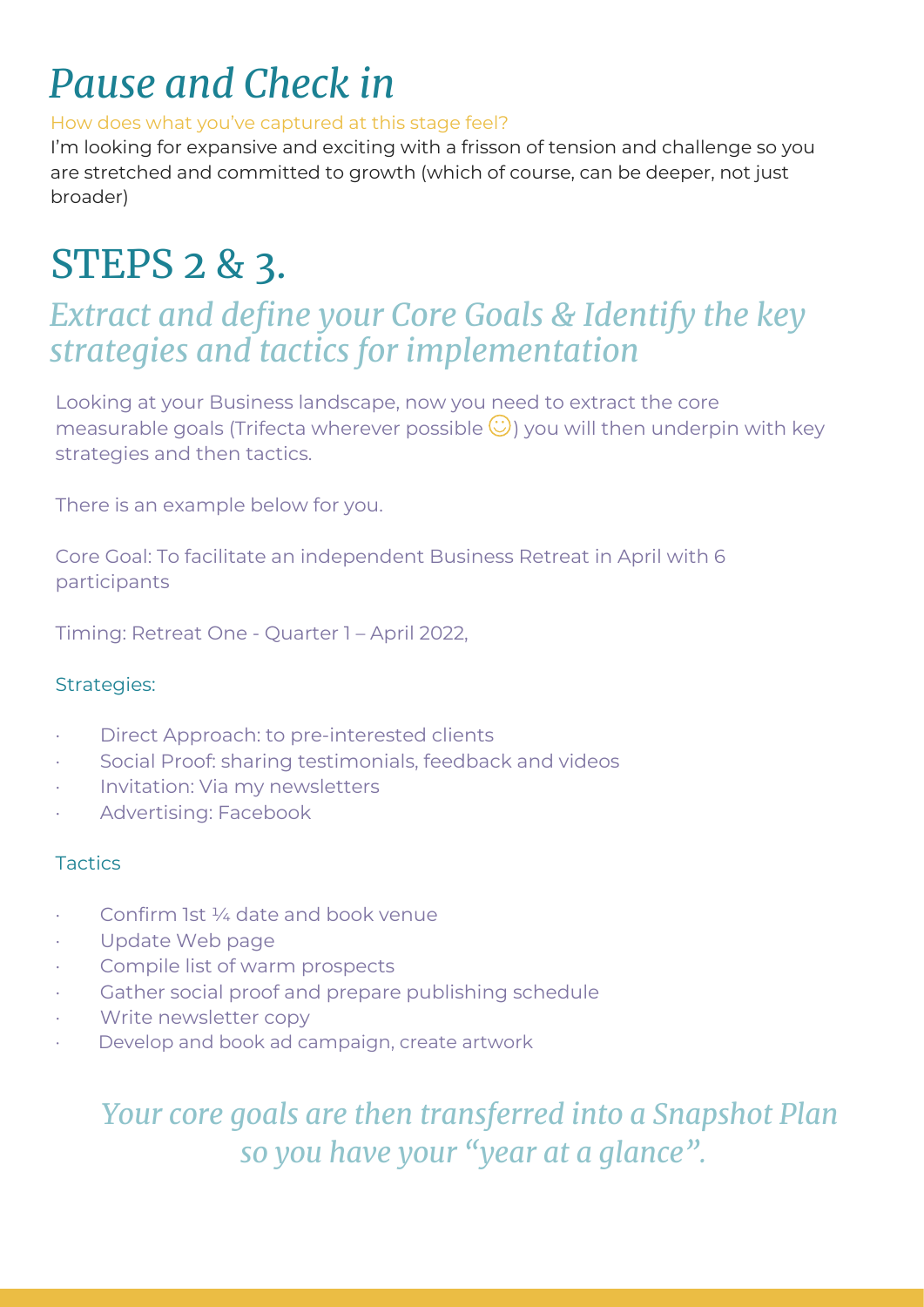# 2022 SNAPSHOT PLAN EXAMPLE

*QTR ONE:*

| <b>JANUARY</b>    | <b>Break</b><br><b>Mastermind Group Planning Workshops</b>                                                                 |
|-------------------|----------------------------------------------------------------------------------------------------------------------------|
|                   | FEBRUARY . New Podcast Season<br><b>Mastermind Mentoring Calls</b><br><b>Next Chapter Dinner</b>                           |
| <b>MARCH</b>      | <b>Mastermind Retreat</b><br><b>Next Chapter Dinner</b>                                                                    |
| TR TWO:           |                                                                                                                            |
| <b>APRIL</b>      | <b>Next Chapter Business Retreat</b><br><b>Next Chapter Dinner</b><br>Rise Program Beta Group (Individuals)                |
| <b>MAY</b>        | • New Podcast Season                                                                                                       |
| <b>JUNE</b>       | <b>Next Chapter Business Retreat</b><br>$\bullet$<br><b>Next Chapter Dinner</b><br>Rise Program Beta Group (Organisations) |
| <b>OTR THREE:</b> |                                                                                                                            |
| JULY              | • Next Chapter Dinner                                                                                                      |
| <b>AUGUST</b>     | <b>Business Mastermind Retreat</b><br><b>Next Chapter Dinner</b><br>$\bullet$                                              |
| <b>SEPTEMBER</b>  | Diamond MM Retreat<br>$\bullet$<br><b>Next Chapter Dinner</b><br>Cannes/Italy Trip                                         |
| <b>QTR FOUR:</b>  |                                                                                                                            |
| <b>OCTOBER</b>    | • Next Chapter Dinner<br><b>Next Chapter Business Retreat</b><br>Diamond mastermind Retreat<br>$\bullet$                   |
| NOVEMBER ·        | Next Chapter Business Retreat (6 participants)<br><b>Review and Renew</b><br><b>Next Chapter Dinners</b>                   |
| DECEMBER          | 2023 Mastermind Conversations<br>$\bullet$<br>Break!                                                                       |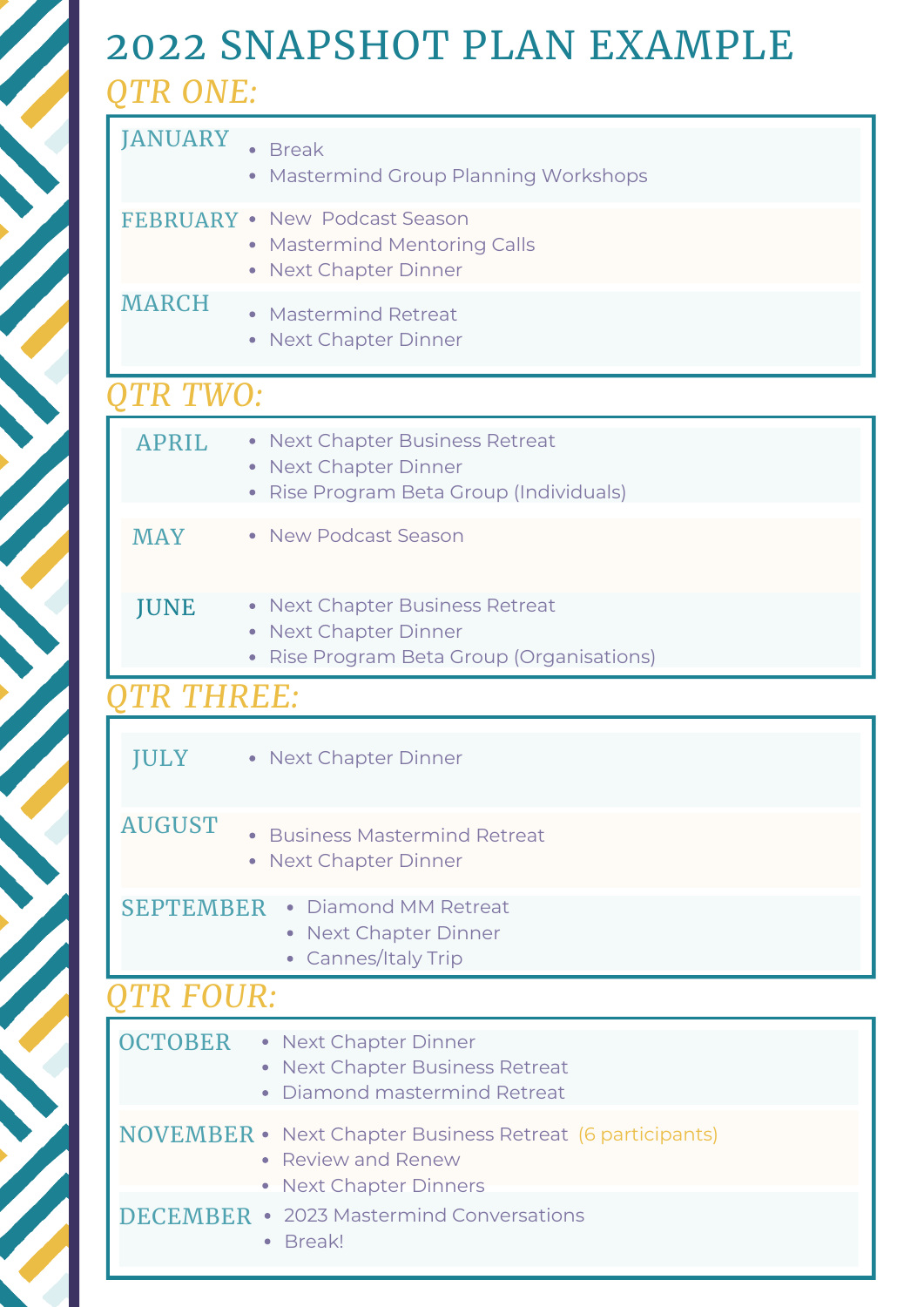# STEP 4: *MY 2022 SNAPSHOT PLAN*

| QTR ONE:          |
|-------------------|
| <b>JANUARY</b>    |
| <b>FEBRUARY</b>   |
| <b>MARCH</b>      |
| QTR TWO:          |
| <b>APRIL</b>      |
| <b>MAY</b>        |
| <b>JUNE</b>       |
| <b>QTR THREE:</b> |
| <b>JULY</b>       |
| <b>AUGUST</b>     |
| <b>SEPTEMBER</b>  |
| QTR FOUR:         |
| <b>OCTOBER</b>    |
| <b>NOVEMBER</b>   |
| <b>DECEMBER</b>   |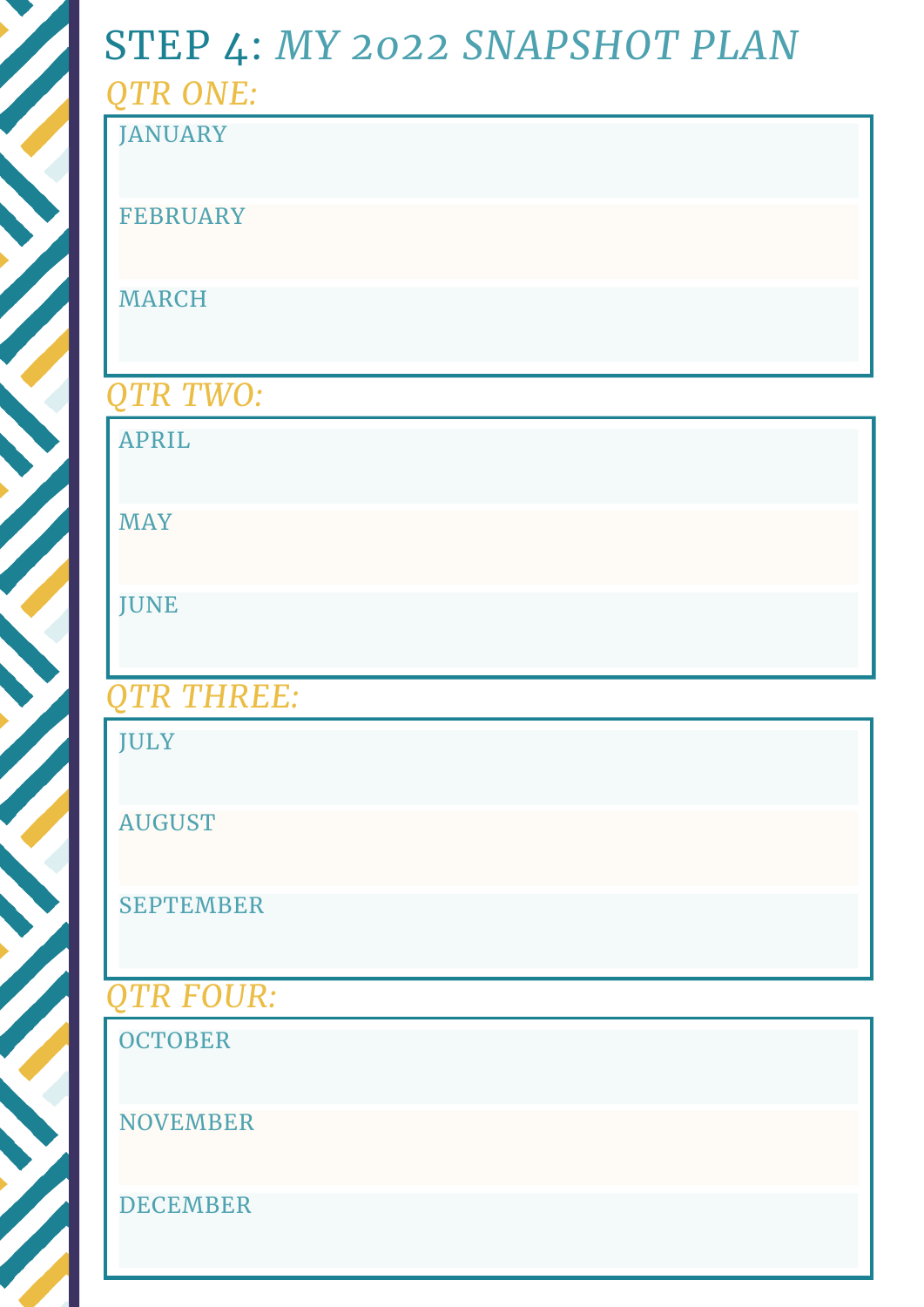## *Note:*

As you are completing your Snapshot you're likely to realise how busy your year might be looking from a promotional perspective and you may be thinking "I can't fit everything in!?" OR you may begin to see you have more space then you originally thought.

That's exactly why this high level planning is important – it gives you the chance to see what is actually feasible on paper, rather than what pops in your head!

## *Diving deeper:*

Once you have your Business Landscape mapped out, have defined your core goals and summarised these into a Snapshot you're ready for detail… and that's why I use a 90 Day Cascade Plans and 5 day Weekly Planners.

Everything aligns. Nothing happens in isolation. That's how you get traction, rather than just take action.

# So where do you go from here?

By now I anticipate you have a far clearer picture of where you have been and where you want to go in 2022. Clarity is so very important for you to create the success you desire.

There are more vital components - camaraderie, accountability, sounding boards, relevant resources and deep strategic and emotional support, and I'd love to provide these for you.

I witness the incredible power of Masterminds every year – I've been facilitating them since 2015 and they continue to be at the heart of my own business model.

I'd like to welcome you to [have a wholehearted conversation with me](https://www.yournextchapter.com.au/lets-talk/) to talk about your business and personal goals for the new year so I can give you my personal feedback on your plan and we can explore how the combination of my strategic experience and being a part of an intimate team of like-minded women committed to your success will help you to have your best year ever in business.

Click on the link below to visit the Business mastermind page on my website. Masterminds are available at two levels to match the stage of your business development and needs.

[Masterminds for businesswomen](https://www.yournextchapter.com.au/business-mastermind-for-women/)